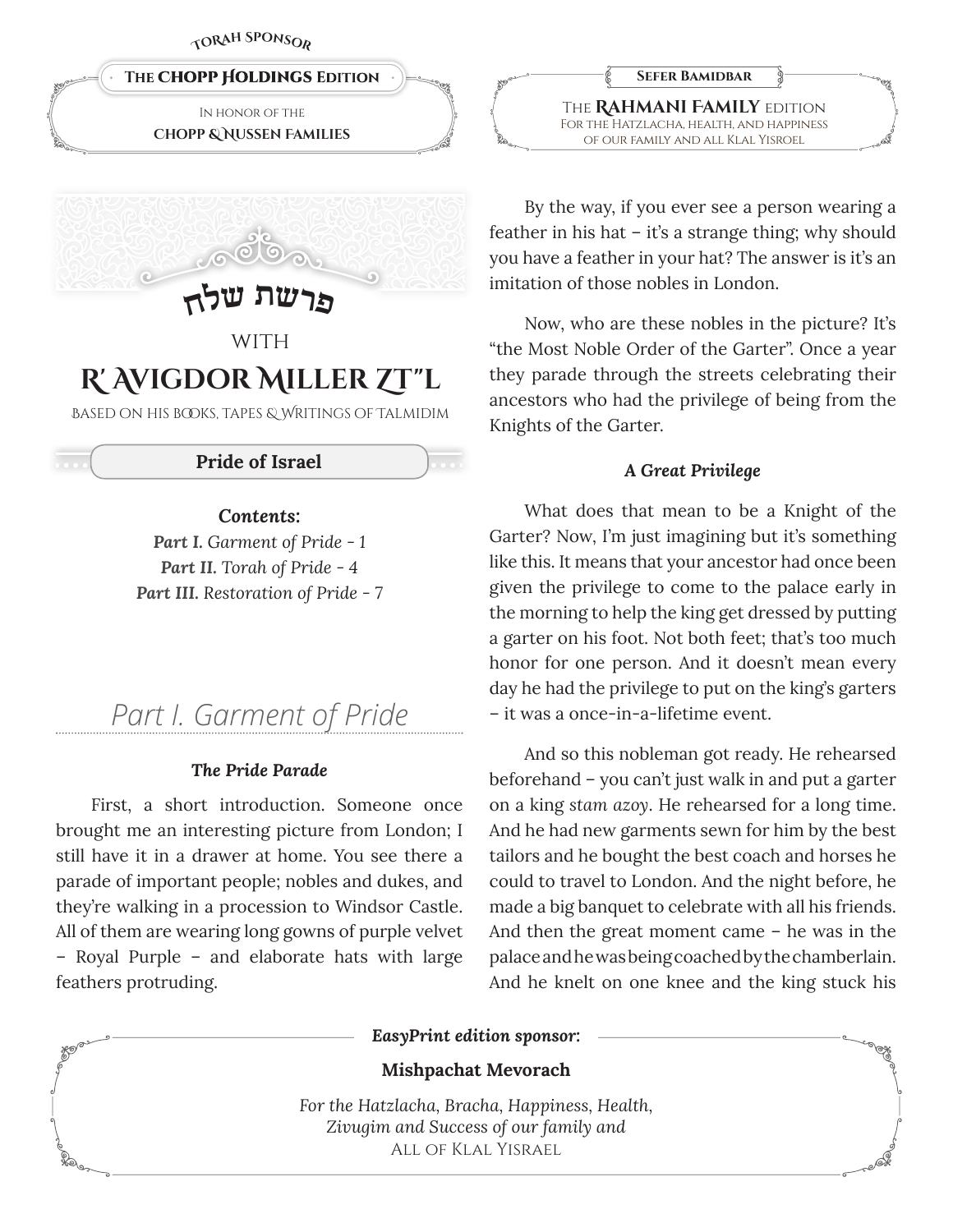foot out from the bed and this nobleman reverently took the garter and he put it on the king's foot.

And then the chamberlain gave him a signal, "Scram. It's enough. Enough *kovod* for one person." And the nobleman bowed his way out; he walked out backward. And he was glowing; he was radiant. He and his children forever were happy with this dignity and they were privileged to wear a big medal: The Medal of the Knight of the Garter. And they fought for this *kovod!* They schemed, intrigued and they bribed! The chamberlain got rich!

# *Ascending the Ranks*

Now, let's consider the truth of the matter: Who was the king after all? He wasn't elected. He wasn't chosen because he was most worthy. How did it begin way back? Way back there was a brigand in the highland of Scotland who was more viscous than his fellow murderers and so he gained control of his clan. And after doing very many deeds of mayhem, he finally succeeded in building himself a castle and making himself a member of the Scottish nobility; and after a while, he was so rich that his family intermarried with the reigning family in England, and then when it was a suitable situation, he hired someone to plunge a dagger into his *mechutan* and he took over. That's how he became king.

And yet, when this king, this 'noble creature', stuck his foul foot out from the bed and somebody was privileged to put a garter on it, to service the king by pulling up his garter, that honor was never forgotten. That especial privilege given by the King to the Knight of the Garter was *l'dorosam,* it was for all his generations. Forever and ever the children considered themselves privileged.

# *Our Royal Symbol*

That was the introduction. Now we come to our subject.

At the end of this week's *sedrah,* Hakodosh Boruch Hu is talking to the Am Yisroel and He's

teaching them about the mitzvah of *tzitzis*. **הָשׁוֹי לָהֶם** *you should make fringes – צִיצִת עַל כֵּנְפֵי בִגְרֵיהֵם לְדרֹתַם on the edges of your garments for all your generations*. ינַתְנוּ עַל צִיצָת הַכָּנָף פִּתִ*י*ל תִּכֶלֶת – and you should add on *a psil techeiles,* the *tzitzis* had strings of blue wool originally and the purpose of the blue is royalty.

In ancient times this *techeiles,* that's a certain kind of blue - royal blue - was forbidden to anyone except members of the royal family. That's why it's called royal blue. Nothing to do with the royal navy. Royal blue means in the olden days, *techeiles* was worn only by princes; and so Hakodosh Boruch Hu said, יְהֵיָה לַבֶם לִצִיצִית – this shall be your fringes. "Others will wear their own fringes," Hashem says. "Some may put feathers in their hats. Others will have badges, insignias, and medals. But I, the King of the universe, I confer upon you an eternal sign of royalty, the blue threads of the *tzitzis*. All day, every day, you'll be walking around with royal garments."

# *Becoming Fashionable*

I remember when I was in Europe I was once passing through a town where Jewish glaziers were putting windows into a building. The Jewish glaziers were wearing beards and their *tzitzis* were flowing in the wind. They were on top of a building – it was a gentile place  $-$  and they were putting in glass panes. I was watching those Jews on top of the building and their *tzitzis* were flowing in the wind; they were proud. I was proud too.

In America, a lot of this pride went away. If you walked among Jews in America you had to have *emunah* that they were wearing *tzitzis* because you couldn't see them. You had to be a big believer! Of course, if you went into the synagogue it was possible to see people who put on *taleisim* but Orthodox Jews on the street never demonstrated that they wore *tzitzis*.

Boruch Hashem, it has become a fashion lately among Orthodox Jews to display them. Today if you walk in the better neighborhoods you'll see men and boys and they have *tzitzis* hanging out of their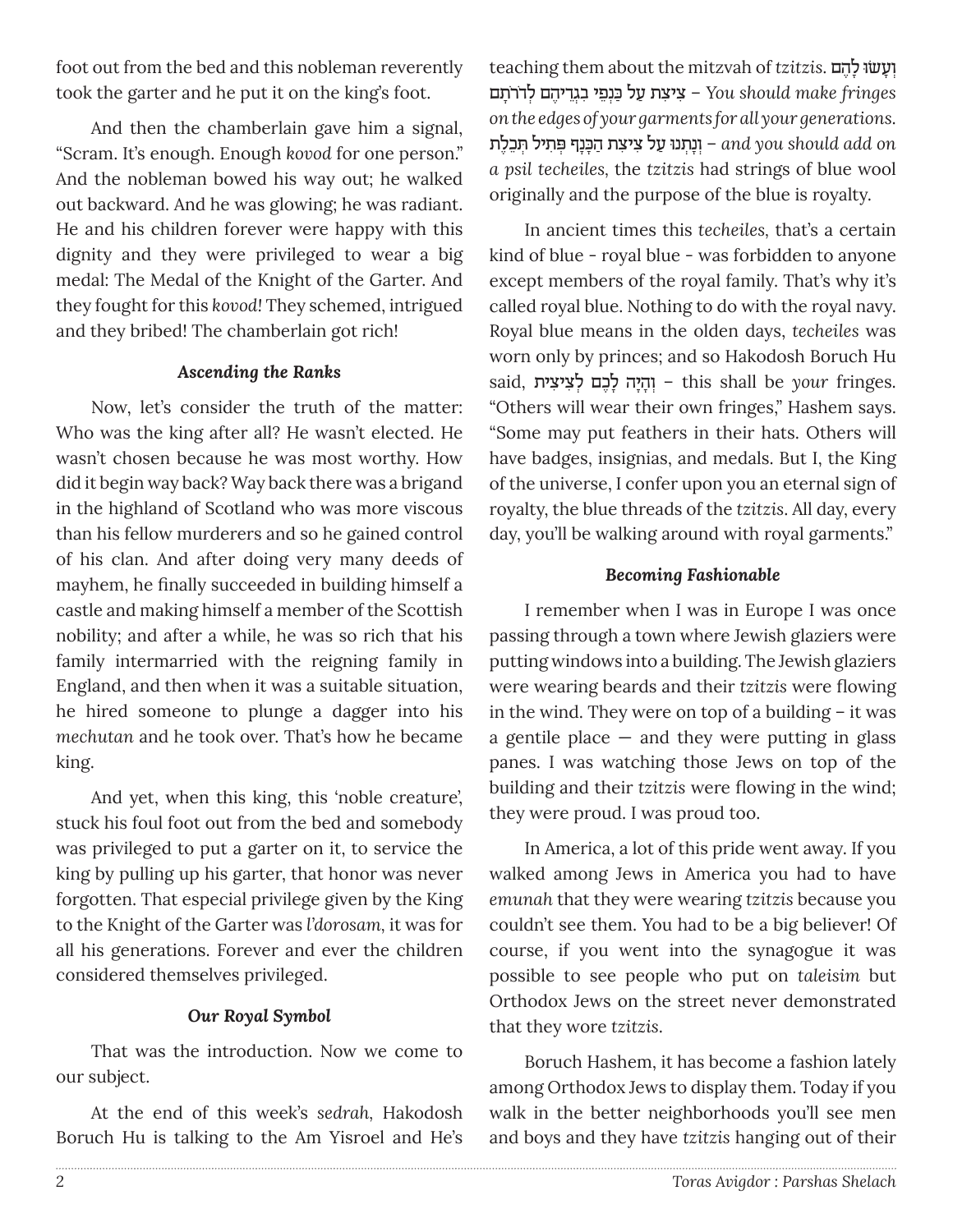pants. It's frequent to see Orthodox Jews with strings trailing down from under their coats.

And it means royalty! Whatever else *tzitzis*  means, this is number one – we are royalty! Everything else that is included in the mitzvah is built on this idea – that it's a *beged* of royalty.

#### *Real Princesses*

Now, before we continue this subject I want to say one thing. Ladies, I want you to listen to me. Our ladies, our girls, the women of the Am Yisroel are included in everything I'm saying here. It's true, there's a technical reason why women don't wear *tzitzis*. Men are obligated in time-bound *mitzvos*; women are not. Why is that? It's not our subject for now. But the women of the Am Yisroel are included in the Royal Nation. When men put on *tzitzis* they're not putting it on for themselves. Every father puts on *tzitzis* for all of his children and for his wife, too. There's no question that *tzitzis* are the property of the Am Yisroel.

There's no question that this is the case. I'm not saying this because it's America or because it's the spirit of the times; you can trust me on that one, I'm saying it because it's the truth. When women look at men and see that they're wearing a garment of glory, it's a glory for her too. If your husband is a king, then you're a queen. If your brother is a prince then you're a princess.

It means our people – all of us; men and women, boys and girls – are princes and princesses. We are dukes and barons and earls. We're all of that and more. We're kings and queens!

#### *The Poor King*

I'll illustrate that. Rabbi Akiva (Bava Metzia 113b) tells of a case in *halacha*. There was a man who was in debt and he couldn't pay his debts but this man was seen to be wearing a remarkably expensive mantle. He was wearing a coat that cost a tremendous sum of money. And therefore the creditor came to *beis din* with a complaint that it's

not right for this man to be dressed like a king when he couldn't pay his debts.

There were two opinions about this question. One opinion was that we should confiscate his cloak and sell it and part of the money would go to pay his debts and with the rest, we would buy him a garment that's suited for his status, for his rank.

And Rabbi Akiva said, "No." Rabbi Akiva said, "כלָּ הם ≈כיםƒ לָמ ¿ני≈בּ ¿ל≈‡רָ˘ׂ ¿ יƒ – Every Jew is a king. He has the right to wear a kingly garment."

Now it's important for us to understand that we're not talking *halacha* here. In practice, it could be that we follow the other opinion because to be a king you have to pay your debts. A man who doesn't pay his debt is certainly not acting like a king. But it's the theory of Rabbi Akiva that's important for us – that a Yisroel deserves to have a royal garment. Who? Everyone, בֵּל יִשְׂרָאל – every Jew. Every Jew is royalty. That's an immense concept!

# *It's Our World*

And we have to rise to that; we have to raise our minds to that, to appreciate that every Jew, even the poorest, the lowest, deserves to be dressed in the garments of a king! He deserves a crown! He deserves an ermine cloak! He deserves all the trappings of a monarch! Every single Jew! That's how the Torah expects us to understand the Jewish people.

"Now why should that be?" you ask. "Is it fair to elect one nation and to give them the superiority?" So let's clear the decks for action and understand once and for all the answer to that question.

Hakodosh Boruch Hu didn't make the world so that it should be full of insects or plants or mammals. The world wasn't created for animals and birds and fish. The world wasn't even created for human beings. The world was created for the purpose of a righteous nation! Not for the Jewish people – for a righteous people, for a nation that would choose to be devoted completely to the service of Hashem.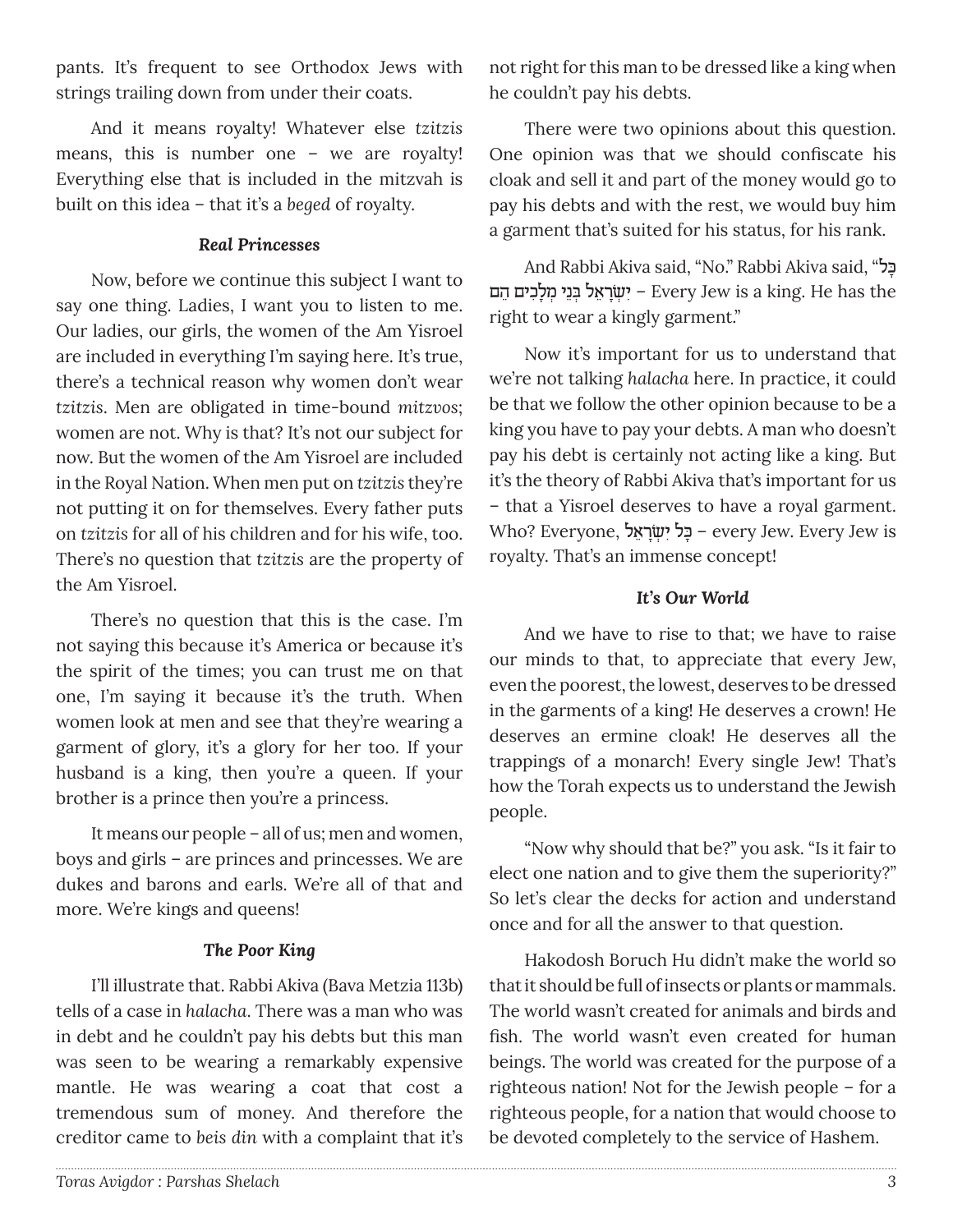Now, at the beginning, any nation could have stepped forward to fill that role. And Hakodosh Boruch Hu was waiting. Who would it be? And when finally Avraham stepped forward, Hakodosh Boruch Hu said, "I confer upon you and your children forever and ever the crown of royalty. You have been chosen now to work on My behalf, and to fulfill the purpose for which I created the world." And from that point on, we became the purpose of the world.

#### *True Pride*

Only us! The truth is that anyone who wishes can join us, but if he doesn't, he has no complaints against the plan of Hakodosh Boruch Hu. It's too late, you nations of the world. We may be sorry for you. We may sympathize with you. You had your chance however and you didn't utilize it, and now it's gone forever. You cannot undo history. דְּבַר אַלֹקִינו לםָעוֹ ל ¿וםּ˜יָ – *The word of Hashem will stand strong forever* (Yeshaya 40:8).

 *You* ַ, ‡ָּ˙ה ּהו‡ ַה ּׁ≈˘ם ָה¡‡לֹ ƒ˜ים ֲ ‡ ׁ∆˘ר ָּבַח¿ר ָּ˙ ¿ּבַ‡ ¿בָרם" *Hashem chose Avraham* (Nechemia 9:7)." And from then on, we are the one nation in the world. Not that we are a *good* nation. We are *the* nation, the one nation privileged to work in the service of Hakodosh Boruch Hu. And that's our pride forever and ever. Of course, we have nothing against the nations of the world. Let every nation be proud to be what they are. Why not? Let the Italians be proud and the Americans and the others; *gezunteheit*, be proud of whatever it is. But it's a *rachmonos* on them because when we say we're proud, we mean something else. We mean that we're royalty. And not royalty in the sense of the king of this country or that country. It's the only true royalty there is. When we say we are proud, it means that we are proud that Hakodosh Boruch Hu said about us, "*Avodai heim* – they are My servants."

# *Part II. Torah of Pride*

#### *Blessings of Gratitude*

Now, that lesson of feeling pride because of our connection to the *Melech Malchei Hamelachim* is so important that it has to be studied and repeated every day. And actually, we do; we do that. I'll explain.

Every day in *shemoneh esrei,* three times every ¿ $\,$  day, we make a  $\,$ eracha "הָקרוֹשׁ ל הַקָּרוֹשׁ — *Blessed are You Hashem, the most perfect G-d*." And it's a *bracha* that seems to be different from all of the other *brachos* in *shemoneh esrei*. Because all the *brachos,* you have to know, are *brachos* of gratitude. הםָרָב ‡ ¿ַ ן≈'מָ *– we thank You, Hashem, for being the shield of Avraham,* which means He is a shield of our nation, He protects us because of Avrohom. In ּיה ַה ּ≈מ ƒ˙ים ,*bracha* second the ∆חַמ ¿, we are thanking Hashem because He gives us food and He heals the sick and He gives rain – all the good things enumerated there – and someday He will revive the dead too.

Look through the entire *shemoneh esrei;* every *bracha* is a *bracha* of gratitude; we are grateful for a benefit bestowed. Actually, that's what the word *boruch* is. *Boruch* fundamentally means "we bend our knee to You." It means we are bent-kneed, humbled, before You in gratitude.

 ${\rm But}$  there is this one  $brachah,$  בְּרוּךְ אַתְּה הַשֵּׁם הָאֵ׳ל ˘ׁ וֹ˜"ָּהַ, we thank You for being holy, that doesn't seem to fit. We are talking about the *kedusha* of Hakodosh Boruch Hu which means His *shleimus*, His perfection. Ok, He's perfect; that's true. But what are we thanking Him for? We thank You because You are holy? What gratitude is required because He is holy? That's a point that we have to consider. What gratitude should we be thinking about?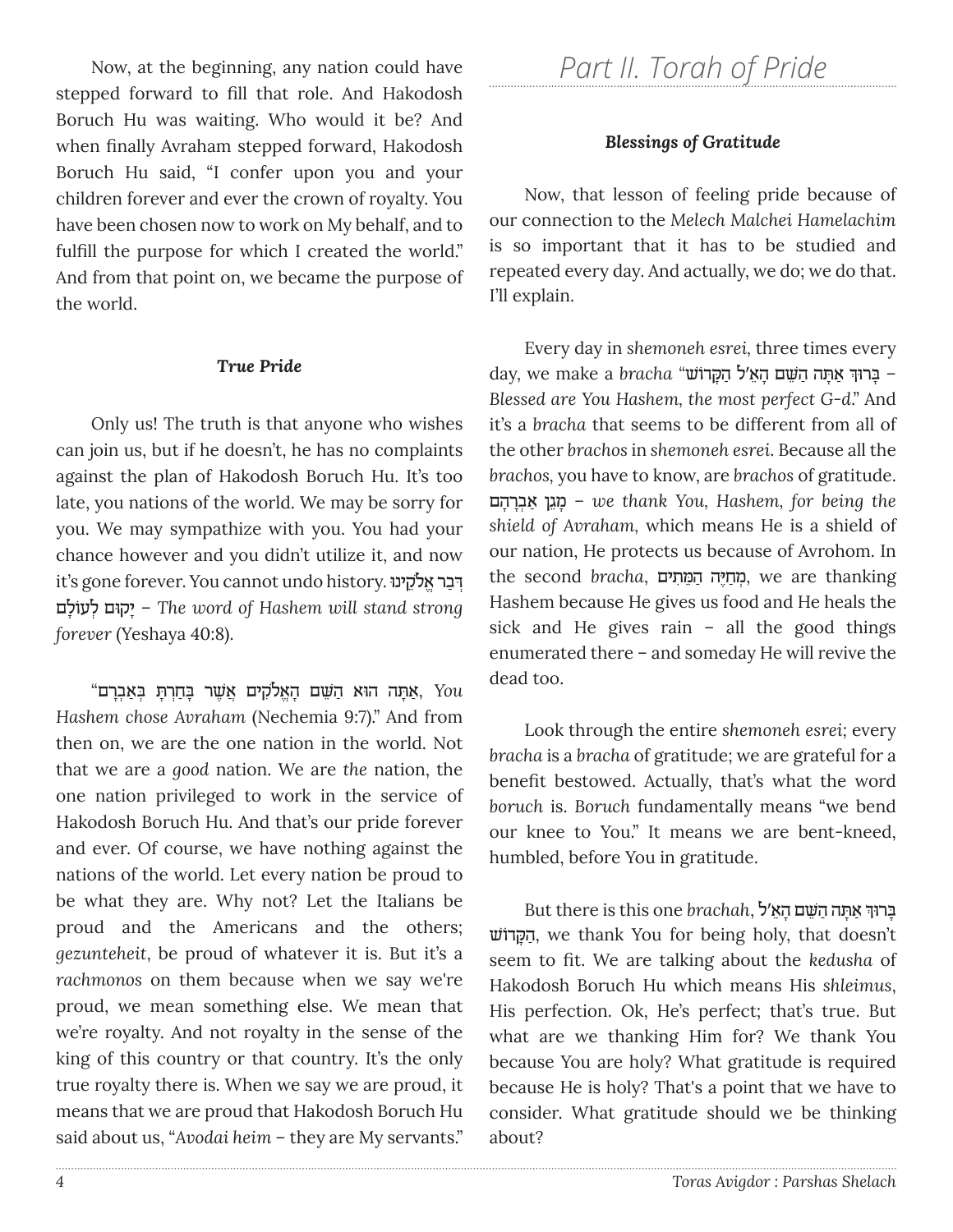# *Pride in Perfection*

Now we said here once that there are three answers to this question (See Rav Miller's *sefer*  'Praise, My Soul!') and the truth is that all three should be included in our expression of gratitude. Some people do that. One intention by *shacharis*, another by *mincha,* and another for *maariv*. Very good, very good. All three are important. But for our subject tonight we'll study only one of them.

The Navi says (Tehillim 106:47) about the Am Yisroel לְהִשְׁתַּבֵּח בִּתְהִלְתֶךּ, that we aggrandize ourselves by Your praise. With what does our nation pride itself? Is it because we are an *am chacham v'navon,* a wise and understanding nation? Or maybe because we are a nation of *chesed*, other good traits? It could be; could be that's true but that's not how we praise ourselves. להשתבח aggrandize ourselves with one thing. בִּתְהִלְתֶךָ – with Your praises. However great and perfect and *shaleim* You are, that's how we find our pride.

We take pride that we have such a G-d Who is unequaled. That is our pride, that is our happiness. He chose us. We are His people. That is an unequaled pride.

#### *Proud Servants*

A *mashal*. Let's say you have a boss over you but the boss himself is an underling; he's a nobody, an unimportant man; so you won't take too much pride in working for him. But if somebody, let's say, is an assistant to the President, so that's already something to be proud of. Even the President today, he's nothing special but still, you probably feel some pride if you work in the White House. And if you're the assistant, *l'havdil*, to Dovid *Melech Yisroel,* then surely you are important. That's already something you can be proud of.

And if we are assistants to Hakodosh Boruch Hu, if He chose us and He considers us His beloved ones, and His entire interest is in us, so we are so happy that we have such a G-d, that להִשְׁתַּבֵּהַ – we

have to boast in the praise of Hashem. We take pride in the fact that He is so great and we thank Him because of that, that we have such a Hashem. We thank *Hakodosh Boruch Hu* because we are His people, we are the people of *Hashem*.

And therefore our Melech, that's our greatness. Who are we? We are אֲנָא בְּרִיךְ שָׁא בְּרִיךָ  $\frac{1}{2}$ אָנָא שַבְרָיא בְּר are servants of Hakadosh, the perfect One. We don't serve any caricature of a god. We don't serve a man who died or a desert madman. We don't worship any idols. We were chosen to serve the One who has all power and all wisdom and all kindliness.

ן בְּרוּךְ אַתְּה הַשֵּׁם And therefore we say to Him, בְּרוּךְ אַתְּה we thank You, ˘ׁ וֹ˜"ָּהַ ל≈‡'הָ – the perfect One. Because all of that redounds to our credit and our greatness. Now there's much more to it than that, but that's important to have in mind; when we say בְּרוּךְ אַתְה הַטְּעִם הָאֵֽ'ל הַקָּרוֹשׁ we're thanking Him for our greatness that's reflected upon us from Him. We are identified with Him and therefore our greatness is measured by His greatness.

#### *Cause of The Gold Rush*

We have to remember that. We have to thank Hashem for that always, שַׁבֵּחַ *– we have to* ׁ∆˘ ּלֹ‡ ָע ָ ׂ˘ ּנו ¿ּכ'ֹו≈יי ָהֲ‡ָרˆֹו˙ ¿ולֹ‡ ָ ׂ˘ָמ ּנו *that for Hashem thank* מהָ"ָ‡ֲהָ˙ חוֹ פ¿ּ¿˘ׁ מƒ כּ – ¿*Our place in this world is not like everyone else.* ינו ּ≈˜ ֹל ¡ ' ‡ה‡ הוּ – *He is ours!* The King who is King of all Kings, the One who made the universe and rules the universe. He knows the furthermost reaches of the most distant galaxies; ‡רָ ¿˜יƒ ˙מוֹ≈˘ ׁ לםָּ כֻל ¿- he knows the name of every star among the trillions of stars in the remote distances, it is all His and ינו ּ≈˜ ֹל ¡ ' ‡ה‡ הוּ - *He is our G-d.*

Do you know what that means? אלֹקֵינו -*He is ours,* טיוָפָּ¿˘ׁ מƒ ıר‡∆ָהָ כלָבּ ¿- *And in all the world are His judgments* (Tehillim 105:7). It means that whatever happens in the world we shouldn't make any mistake, anything that happens in the world is – ּהו‡ ה ¡ ' ‡לֹ≈˜ ּ ינו ¿ּבָכל ָהָ‡∆רı ƒמ ׁ¿˘ָּפָטיו .us of because done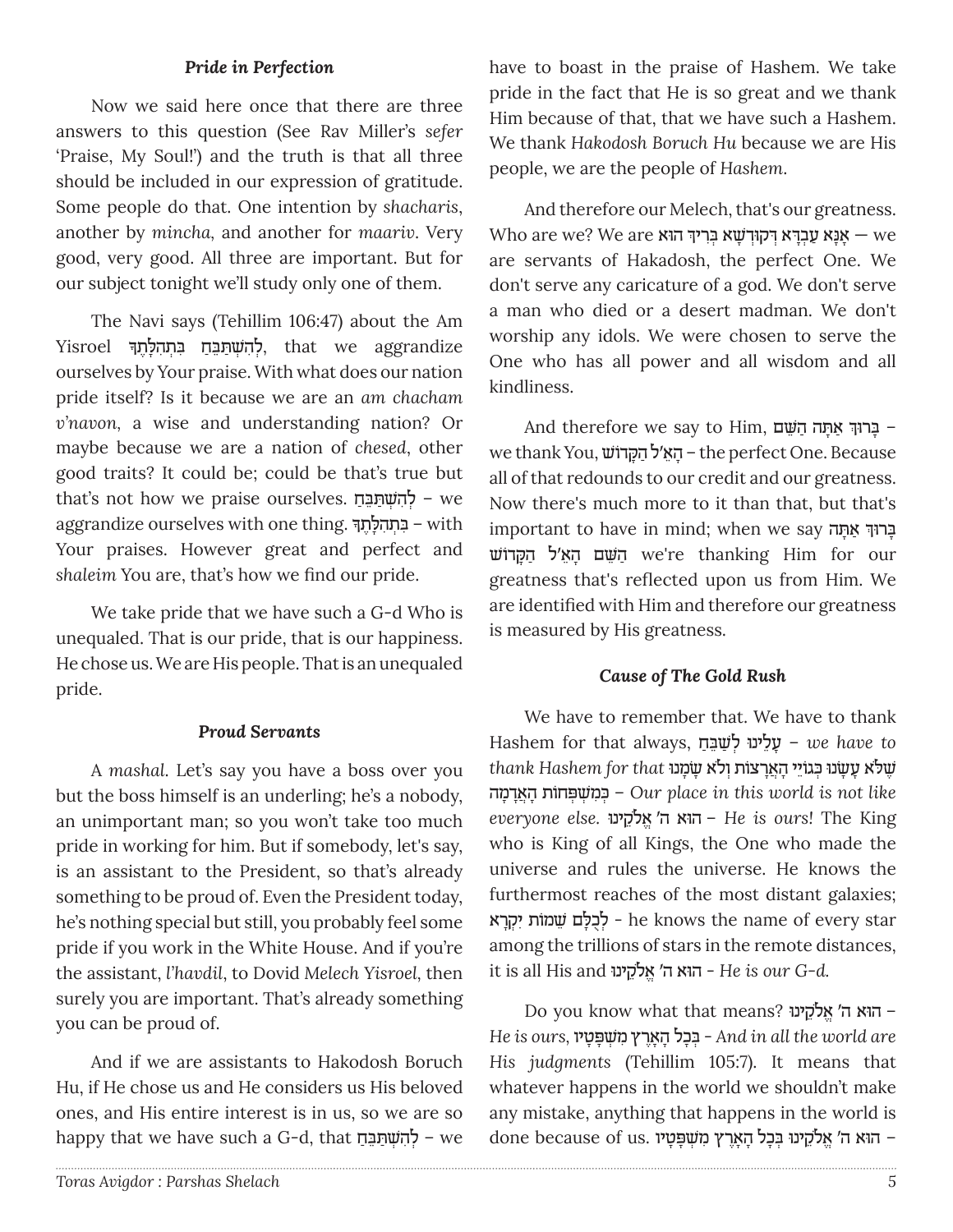*in all the world are His judgements.* How do You do Your Judgments? In the role of *Hashem elokeinu*.

And so, if you hear that there is a lack of rain in a certain place and that people are suffering, Hashem is doing it because of us. Now, how that works is a question, it is a good question, but it is because of us. If gold is discovered in a certain state, it is because of us. If there is a hurricane, it is because of us. There is no question about that. Because it is made by Hashem, and who is Hashem? ינגַלֹּהֵל**ּט – He is our G-d. בְּבָל הָאֲרֶץ מְשִׁפָּטַיו** – *in the whole world are His judgments.*

# *The Subject of Tanach*

You have to know that most people don't think this way. They never understood what the *bracha*  of *Hakeil Hakodosh* means. They don't know what *tzitzis* means; they're not listening to what the *tzitzis* is trying to teach them. And there's no excuse for that. You have to study what is written in the *kisvei hakodesh* and you have to attune your mind to the truth of the Torah; everything is done by Hashem and is done because He is יה' אֱלֹקֵינוּ. Everything is done because we are the Royal Nation.

Don't say everybody is the people of *Hashem*, don't be a democrat. You have no right to give away what doesn't belong to you, you have no right to hand out honors to the other nations of the world. And anybody who feels he wants to be an *anav*, he wants to feel meek and humble and not be superior to anybody else, he has to know that he is a *kofer b'chol hatorah kuloh*; because the entire *Torah* talks only about one subject. You know that? It talks only about one subject. What is the subject the *Torah* talks about all the time? It talks about Hashem, but it talks about something else too, it talks about Hashem's people.

I myself have 165 places I counted where it says in Tanach *Hashem Elokei Yisrael,* Hashem calls Himself "the G-d of the Jewish people". Besides all the places which say *Elokei Avraham Yitzchak veYaakov.* Besides the many places where it says "you are My people". Besides the many places where it says, "You are My servants." The whole Tanach from beginning to end says you, Yisroel, you are My people and nobody else.

# *Book of The World*

Did you ever pass a church and you hear on the loudspeaker someone reading from the bible, and he's saying "And the L-rd spoke to Patrick"? No, it doesn't say that. The L-rd spoke to Moshe it says. Even the priest in the church says that. He reads "And the L-rd spoke to Moses." Even Christians say the L-rd spoke to Moshe. Mohamedans also say that.

Now, that's a remarkable thing. It's only because of habit we overlook that point. We think, "Naturally, a Jewish book is about Jews." But it's not a Jewish book! It's the world book! It's the universe book! The history of the universe is being narrated  $\frac{1}{2}$ בּרֵאשִׁית בַּרַא אֱלֹקִים אֵת מע ıר‡∆ָהָ≈‡˙ ו ¿יםƒמַ˘ָּׁ הַ– *in the beginning, Hashem created everything.* It's not a history of the Jewish people! The Torah is a history of the universe!

And what is written in the Torah? It is written that *Hakodosh Boruch Hu* chose the *Am Yisroel*. You know, if there were a lot of torahs in the world it would be a different story. A Polish Torah that *Hashem* gave, alright, in the Polish Torah it talks about the Polish. If there was an African Torah, it talks about Africa. There is only one Torah however, and even the Polish say that; there is only one Torah, they don't say there are two torahs, they agree.

And yet as soon as Avrohom appears on the scene, then the Torah stops to talk about anyone else and from now on it's ביƒ הֲ ‡ֹ הםָרָב ‡ ¿ַ רעַז – ∆*the seed of Avrohom who loved Me.* Avrohom is in the center of the stage from now on and his son and his son's son and their grandchildren and so it continues throughout all the centuries forever.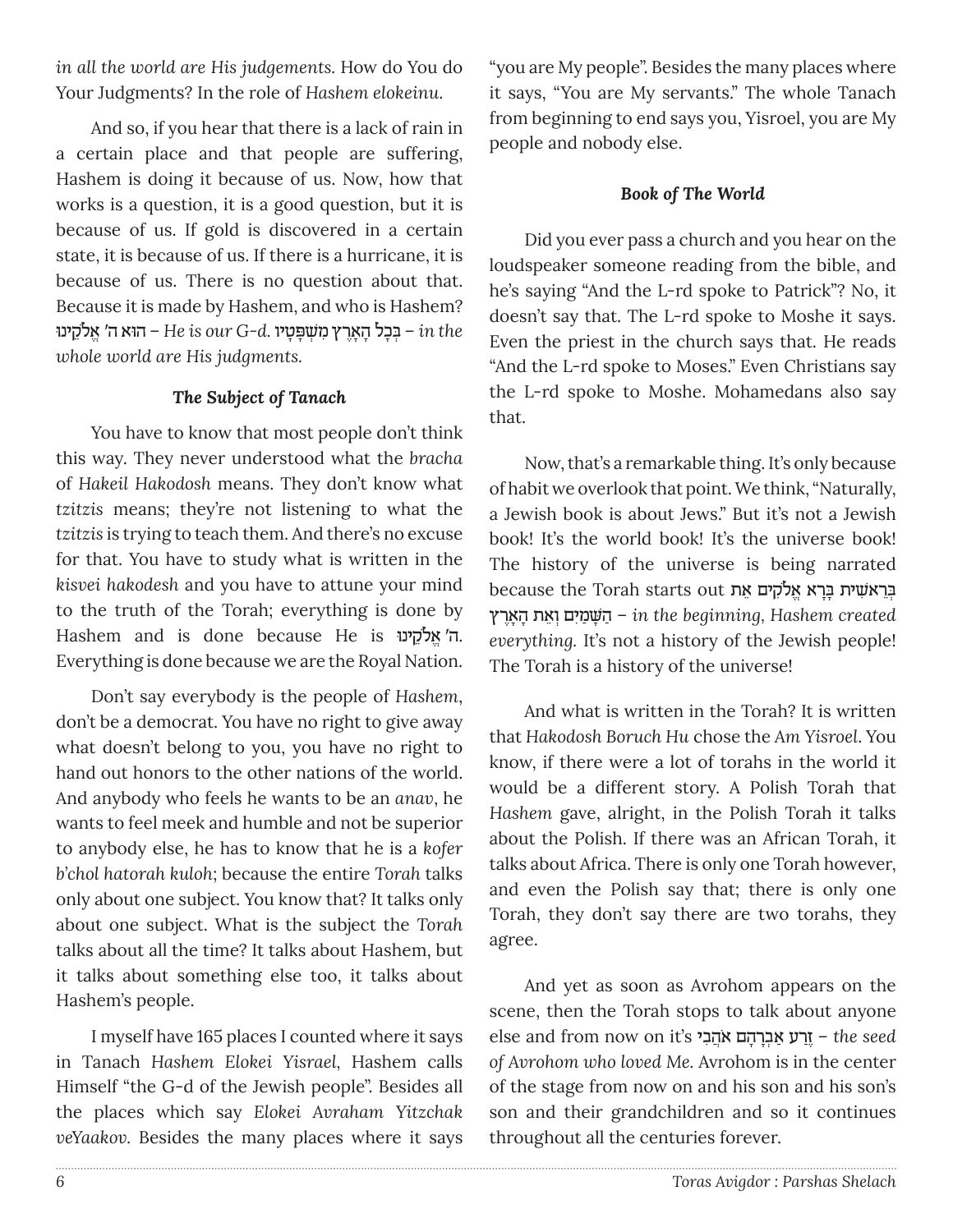#### *Good News!*

If that is the case, we begin to see what an obligation there is upon the Am Yisroel to be proud. Even as you walk on the street, you must think you are a prince or a princess.

Of course, you shouldn't despise or show contempt to anybody. The pride we have in being servants to Hashem should never lead to a certain disrespect of non-Jews. That's not prudent; it's silly and it's not *kvod Shomayim*. But amongst ourselves, when we speak to each other, of course, we say the truth. We must spread the good news among our families and our friends. Absolutely we must do that.

And it's not just talk. It's Torah. And if you don't feel it in your bones, then you're a cold Jew. You have a lot to warm up to yet, to understand that principle.

# *Part III. Restoration of Pride*

#### *Reasons To Weep*

Now, when Yirmiyahu HaNovi was foretelling the Churban Beis Hamikdash and exile to Bavel he made a statement in the name of Hashem (13:17): Hakodosh Boruch Hu is talking and He says, במסתרים י˘ƒׁ פ ¿נַ כהּ∆ב˙ ¿ƒּ – *My soul weeps in secret places.* 

For what is Hashem weeping? So we think we know. So many Jews were slaughtered in the time ַעל ≈ּבי˙ ƒי ¿ ׂ˘ָר≈‡ל ¿וַעל ַעם ַה ּׁ≈˘ם ƒּכי ָנ ¿פ ּלו ¿ּב∆ח∆רב *!churban* the of - *the house of Yisroel and the people of Hashem that fell by the sword* (Shmuel II, 1:12, Kinnos)*.* Hakodosh Boruch Hu cries for that, no question.

He weeps because His people were plucked from their homes and sent away among *goyim* in foreign countries; *Galus* - exile, a tragedy. They had to forsake their beloved homesteads; their farms and gardens and orchards that they had inherited for hundreds of years from their forefathers. And now they are on *admas neichar*, on foreign soil, and they look back with longing to their old homes. עלַ ַּ'םŒ ,*Bavel of rivers the by sat We* - ַנֲה ֹרו˙ ָּב∆בל ָׁ˘ם ָי ַׁ˘ ¿ב ּנו <u> ב</u>ּבִינוּ – and we wept, בְזַבְרנוּ אַת־צַיּוֹן – when we *remembered Zion*. And so we can be sure that Hashem wept along with them.

And what about the beautiful *Bais Hamikdosh*, the glorious *bais kodsheinu v'tifarteinu* that is now a heap of ruins. The house of *Hashem* was laid waste. Now that is something to weep for! That glorious house which once represented the presence of *Hashem* among us and it is now ashes.

#### *Weeping for Pride*

But listen to what the Navi Yirmiyahu tells us that Hashem is crying for: י˘ƒׁ פ ¿נַ כהּ∆ב˙ ¿ƒּ ריםƒ˙ָּ ס ¿מƒ בּ – ¿*My soul weeps in secret places,* והָ ≈ 'ני≈פ¿ּמƒ – *it's because of*  her pride. גאוה from the word גאוה. And the Gemara מִפְּנֵי גַאֲוֹתַן שׁל יִשְׂרָאֵל :Chagiga 5b) says it means this הם∆מ ≈להָט¿ּ נּƒ˘∆ׁ – Hashem says, "I weep because the Am Yisroel lost their pride. I'm crying because they were once a proud nation, and it was taken away from them."

Now, that's a big *chiddush* to us. Because if you would have asked us why Hashem wept at the time of the *churban*, the pride of our people would have been way down at the bottom of the list. When we sit on the floor on Tisha B'Av and think about what to weep over, so we think that many things come before that.

And it's certainly true, of course, He weeps for all those things too; absolutely He weeps for that too. But the Navi tells us that more than anything – ƒמּ¿פ≈ני ַּ 'ֲ‡ָוָ˙ן ׁ∆˘ל ƒי ¿ ׂ˘ָר≈‡ל ׁ∆˘ƒּנ ּ¿טָלה ≈מ∆הם weeps He ,else *because they lost their pride in being a Yisroel.*

Once, they considered themselves *bnei melachim*; they knew they were princes. They knew why they were a nation that wears *tzitzis*, a nation garbed in royalty. We were a proud nation; we felt that we were the choicest of mankind, the exalted people. In the ancient days, every Jew knew that. It ran in our veins; it was our lifeblood.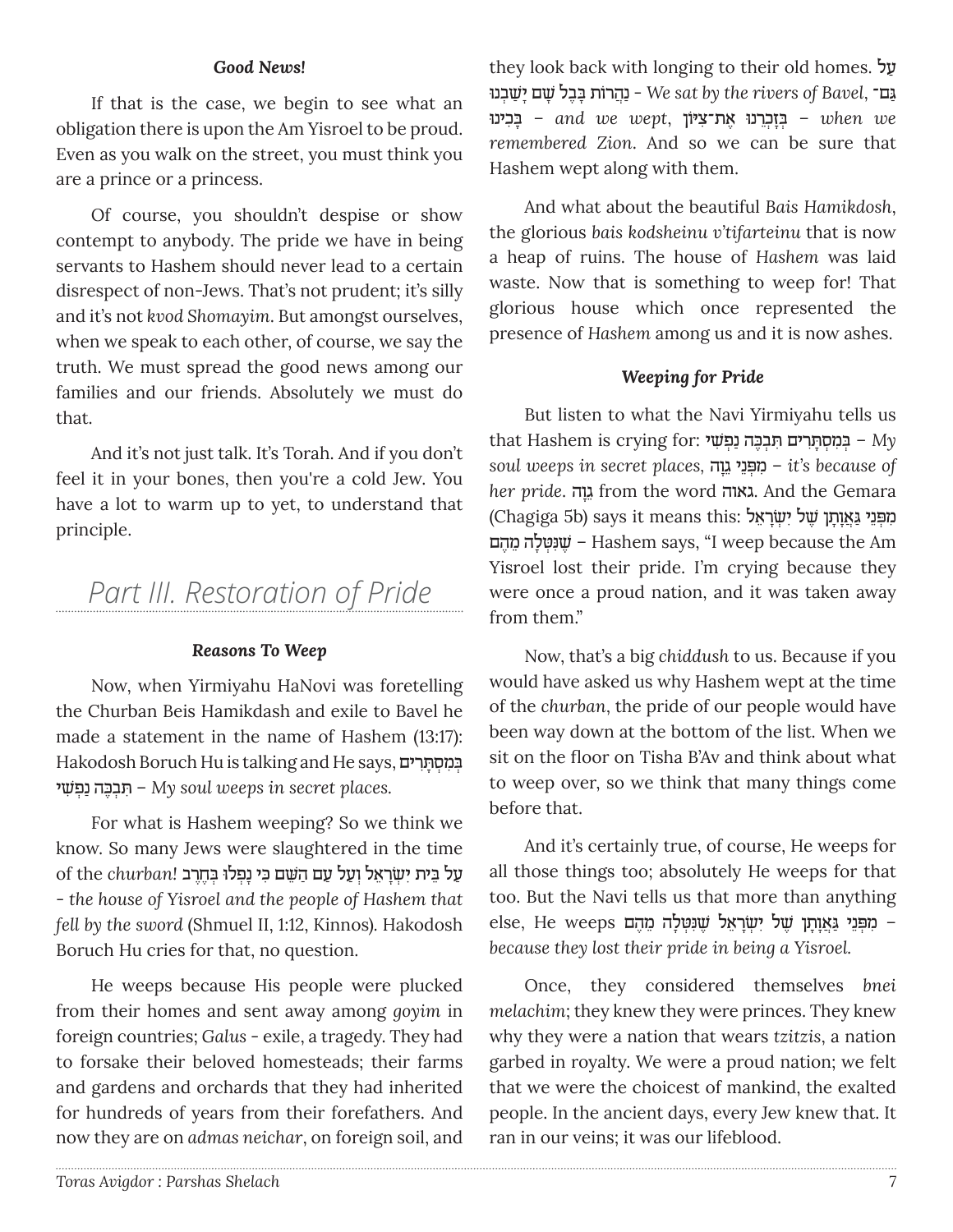#### *Proselytizing in Adiabenne*

You know, once there was a group of Jewish merchants who were traveling on business and they were waiting for the next caravan to come so instead of wasting time, they visited the king and tried to make a Jew out of him. You hear that? A merchant, he's traveling in a foreign country but he has to wait now for a day for the next caravan to leave. So instead of wasting a half-day, he found a way to the royal palace and he tried to convert the king to Judaism.

A merchant had to go through Chadayev, it's Adiabenne, a certain province. And so instead of wasting time, he converted the king and the queen and some more people of the royal court. And that's how Munbaz, Munbaz HaMelech, came into being. Years later, the king of the Kuzarim was converted by a Jewish merchant in the same way.

Jews were so confident, so proud of themselves that they felt they were doing a favor to the king to make a Jew out of him. Why should they be silent? They preached Judaism because they knew that's the best merchandise there is and they had a monopoly on it. And the King grabbed the opportunity.

You know if President Bush had some brains he would give up the presidency to become a member of a *shtibel*, a little *shtibel.* He'd be *mesgayer*, he'd be *mahl* himself, put on *tefillin*, keep Shabbos; it would be a tremendous elevation for him! If he understood what's taking place, he'd go wild with *simcha*! Of course, he wouldn't be able to tolerate such a *simcha*. He'd collapse from happiness. Unfortunately, we're not collapsing!

#### *Cone, Koch, and Lewis*

Once we were put into exile, that pride began to weaken; we began to forget who we are. That is the greatest of all tragedies. And for this Hashem weeps. He weeps for all of those who learned to cringe in *galus*. All the Jews who lost their pride.

Here's a Jew; his name used to be C-O-H-E-N; the name has been metamorphosed ten times and now it is C-O-N-E, like an ice cream cone. Ice cream sounds better than C-O-H-E-N which means a *kohen Hashem,* a priest of the most high.

Katz became Koch. What does Koch mean? It means nothing. You're ashamed of Katz? Katz means *Kohen tzeddek;* it's *roshei teivos* for *kohen tzedek*, righteous *Kohen*. The last name Levi became Lewis. Look at the names of the writers in the New York times, if you are careful you will note they're all Jewish names metamorphosed. They are ashamed of their Jewishness: they are ashamed of being Jews. They say we are not ashamed; "We are proud," they say. No, they are ashamed; they have an inferiority complex. To them being a Jew is a shame.

Even rabbis! How is it that Jewish rabbis take gentile names? Rabbi Louis, Rabbi Charles, Rabbi Howard, Rabbi Alfred. A rabbi should take pride in a gentile name? The answer is they have lost their pride as Jews. They think it's an honor to have the name of some Scotch drunkard or some Irish wife beater. To them, that enhances their personality. It's *nitlah gaavasan.*

#### *Ashamed of The Crown*

Here's a man; one of the top men in the Syrian community had to visit me in my home for a certain reason. He wanted to invite me to speak somewhere. I knew he was coming, so I looked through the window. He got out of his car and he put a *yarmulke* on his head and walked into the house. Why? Why just when he walked into my house? He wouldn't walk with a *yarmulke* in the street because they're trained to be ashamed of a *yarmulke*.

A *yarmulke* is a crown of glory! You know we make a *bracha* every morning on a *yarmulke* and a hat. Not on *tefillin.* The *bracha is בְּרוּךְּ אַתְּה הַשֵּׁם – we Your crown You* – ֹעו≈טר ƒי ¿ ׂ˘ָר≈‡ל ¿ּב ƒ¿ ˙פָ‡ָרה ,*You thank people Yisroel with glory*. A hat or a beanie; whatever it is you wear on your head, a stovepipe, a tarbush,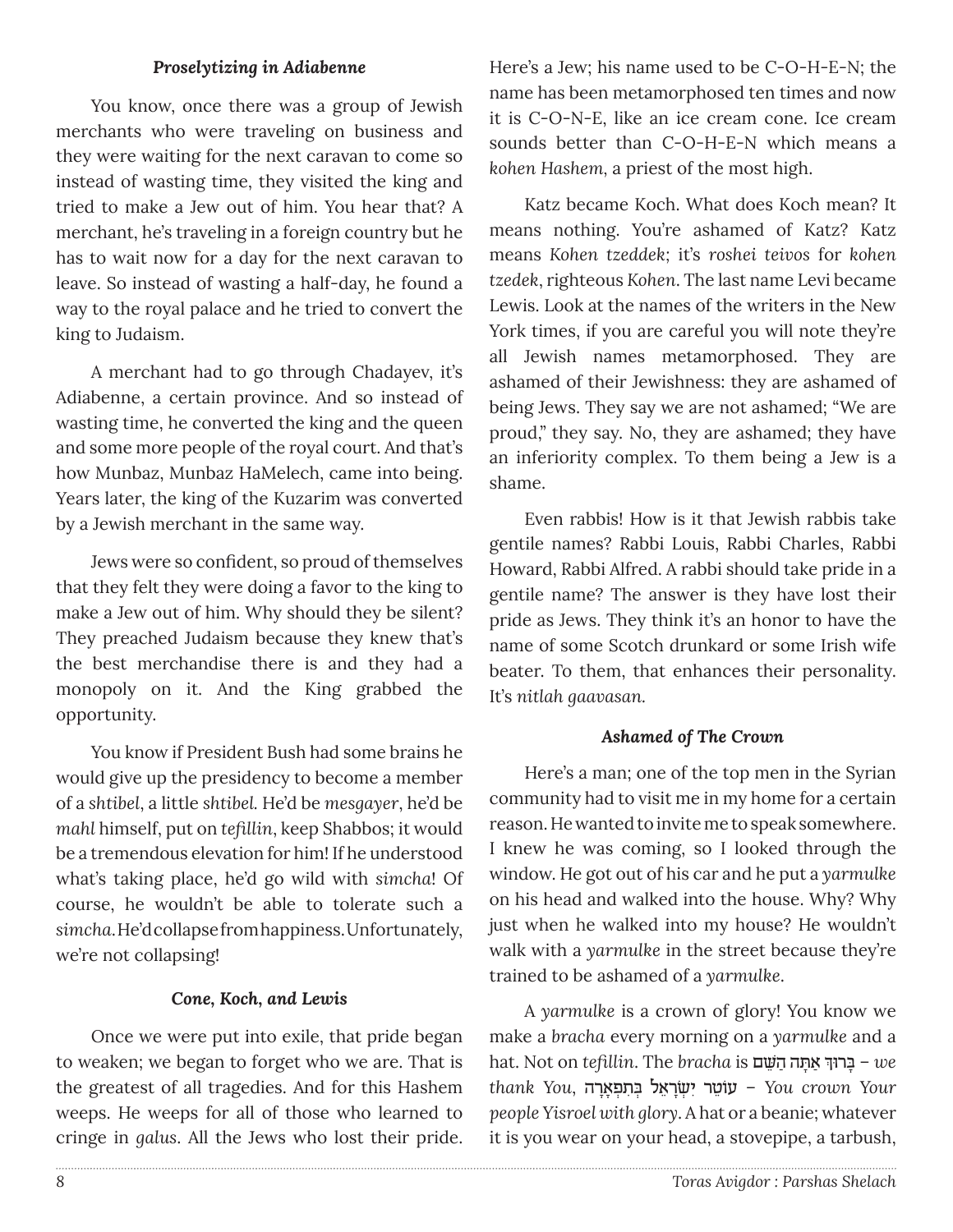a snood, a sheitel; anything you wear on your head, if you do it because you're a Jew, then it's a crown of glory!

Tzitzis surely he wouldn't wear out – if he's fortunate enough to wear *tzitzis* he surely won't let the strings hang out. Now isn't that a tragedy? To be ashamed of *bigdei malchus*? To stick a sign of royalty inside your pants? Suppose a king gives you a badge. You're ashamed of the badge? Instead of pinning it on your coat here, you pin it on your underwear?

#### *True Dignity*

I ride on the bus sometimes. Sometimes by accident, my *tzitzis* come out. I see the Jewish matrons; they're looking with their eyes popping out. What do I do? I pull them out like this! Let their eyes pop out entirely!

Hakodosh Boruch Hu has given us signs of glory and we have perverted them; we're being ashamed of it. To be so ingrained in self-shame is a tragedy of tragedies! The *tzitzis* are a raiment of glory!

Not only *tzitzis*. How is it that a Jewish girl walks out wearing almost nothing? And as she's walking down the street well 'un'dressed, she's so proud of it. She thinks that she is dressed in the most noble raiment. How could that happen to us?

It's because she doesn't understand. She has no criterion of what it means to be dignified. Suppose a Jewish girl knew that ֶכֶּל בְּבוּדְה בַת מֶלֶךְ, that she's a *kevudah*, an honored person. Suppose she understood the lesson of *tzitzis* that she sees her nation wearing and she knew that she's a daughter of a king. A Jewish girl is a daughter of a king! She's a princess. She has to know that. It's not a *mashal!* It's a fact! She's a princess! A princess doesn't dress that way!

# *Our Job*

And therefore, the source of a lot of our troubles is a lack of pride in Hashem, in our being the Am Hashem. All the wickedness of the gentiles has made inroads in the Jewish people solely due to the fact that the Jews have lost this pride. And therefore we have to go back and study the subject once more and realize what does it mean גַאֲוֹתַן שׁל ל≈‡רָ˘ׂ ¿ יƒ - to be proud of being a *Yisroel*. That's our job, to regain the ancient pride of the Jewish people.

And therefore at all times, we sing אַשְׁרֵינוּ מַה טוֹב נוּ≈˜ ל ¿ח – ∆*How fortunate we are.* A Jew has to sing at all times! At least in his heart, he should always be singing in happiness because of the great honor that he possesses. His heart should sing within him because Hakadosh Baruch Hu has elevated him. A proud Jew walks the streets, whatever street it may be, and he's walking on air. He's happy always!

# *Crowding The Royals*

And it's a happiness that will be forever. Because the *Navi* says in those days when the truth will finally conquer, when it will overcome all the falsehood of the world, what's going to happen? Now it sounds like a *guzma*, an exaggeration but listen anyhow to what he said: יַחֲזִיקוּ עֲשַׂרַה אֲנַשִׁים מִכּל *ל from ל־דיִ יהוֹרִי יִהוּדִי בִּכְנַף אִישׁ יְהוּדִי – Ten men from every gentile nation will take hold of a corner of a Jewish man's garment.* Why the corner? They want to hold on by the corner because that's where our nation displays its royalty.

Now the question is: Why don't they put on *tzitzis* themselves? Let them wear *tzitzis*. Nothing doing! If a man has a crown of a king, can anybody else have the boldness, the impudence to put a crown on his head? You can't even put a sign outside your house Dr. So-and-so if you're not a doctor. They'll sue you in court. So how can you call yourself a king if you don't have the authority? And therefore, the *goyim* won't be able to wear *tzitzis*. But they'll want to hang on; at least that.

Now the Navi says "ten men for every nation;" how many nations are there? There are seventy nations. Ten men for each nation means seven hundred people. So seven hundred *goyim* will hold